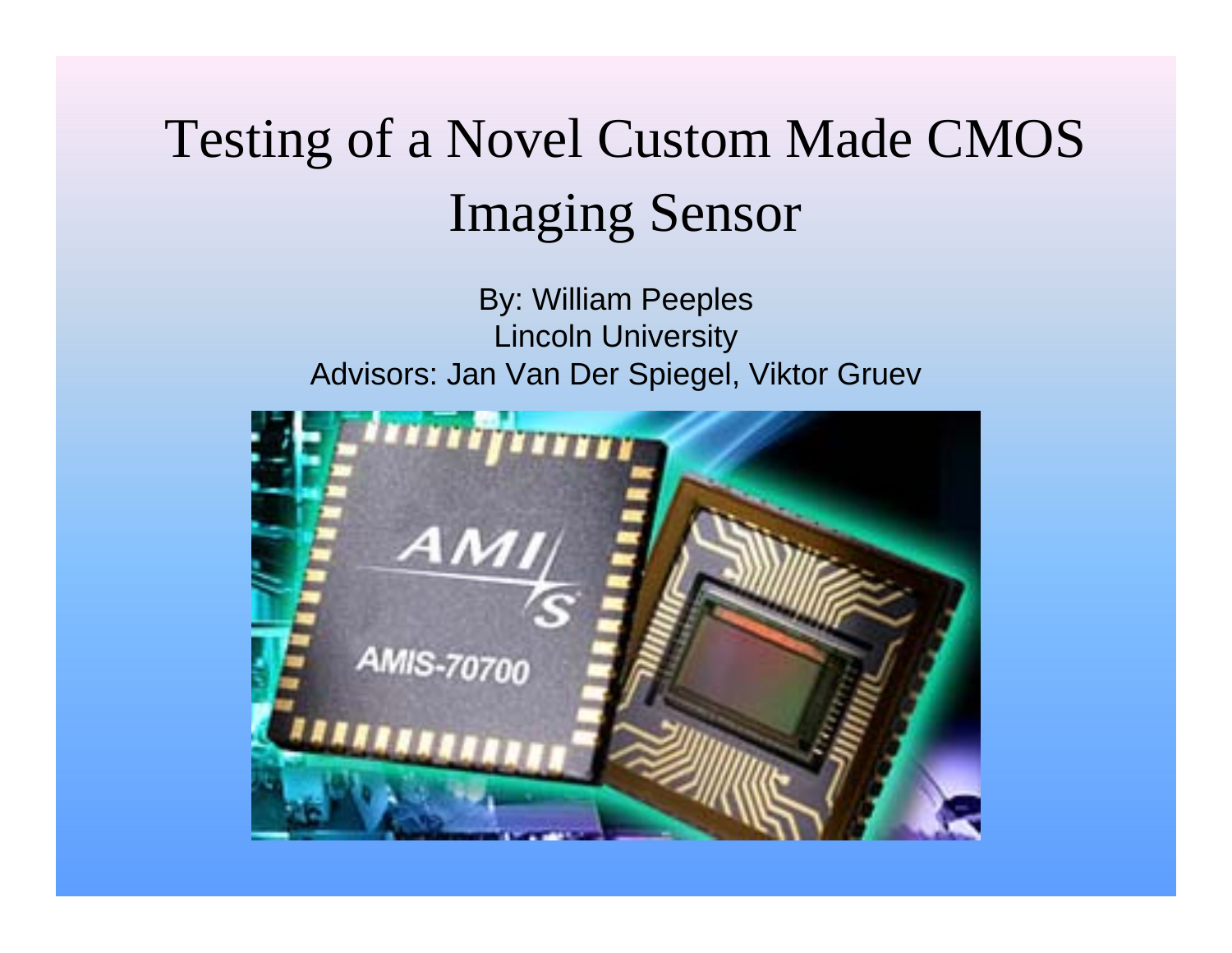# **Background**

 $\triangleright$ In the world today CMOS image sensors are used everywhere. These imagers are so commonly used because they have low power consumption, have a 2 mega-pixel capability, and can be put in very small devices

 $\triangleright$ It is projected that about 700 million cell phones with these devices will be sold by 2008

 $\triangleright$ In this project our objective is to test a custom made CMOS image sensor



This is today's conventional way to construct a CMOS image sensor by using a three transistor system with a photodiode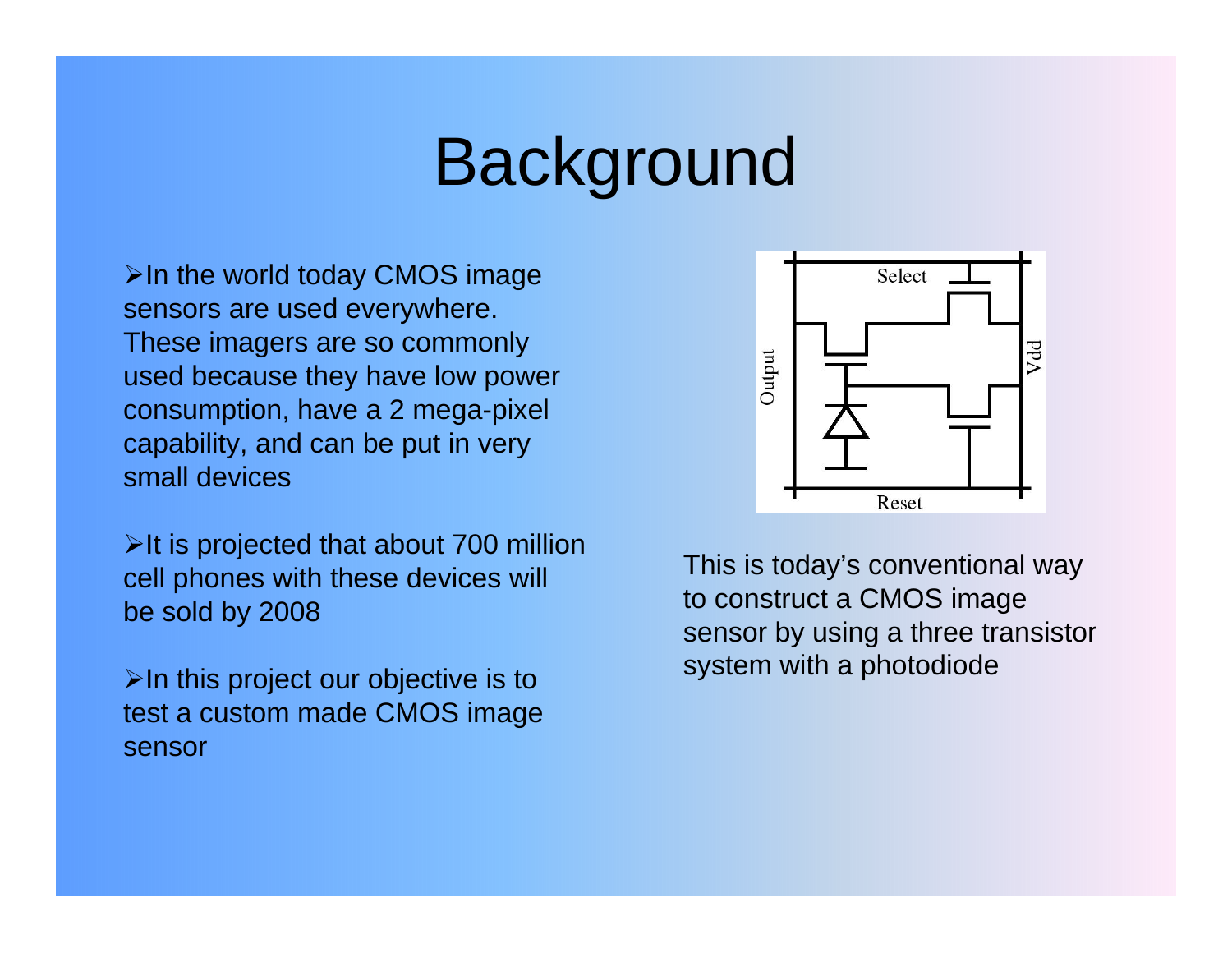## **Overview**

¾Our image sensor, unlike the conventional image sensors, consists of only two transistors

¾This enables our image sensor to have a greater pixel capacity, fit in smaller places, and have less power consumption

 $\triangleright$  The possibilities for such a technology where imaging systems are becoming so widespread are endless

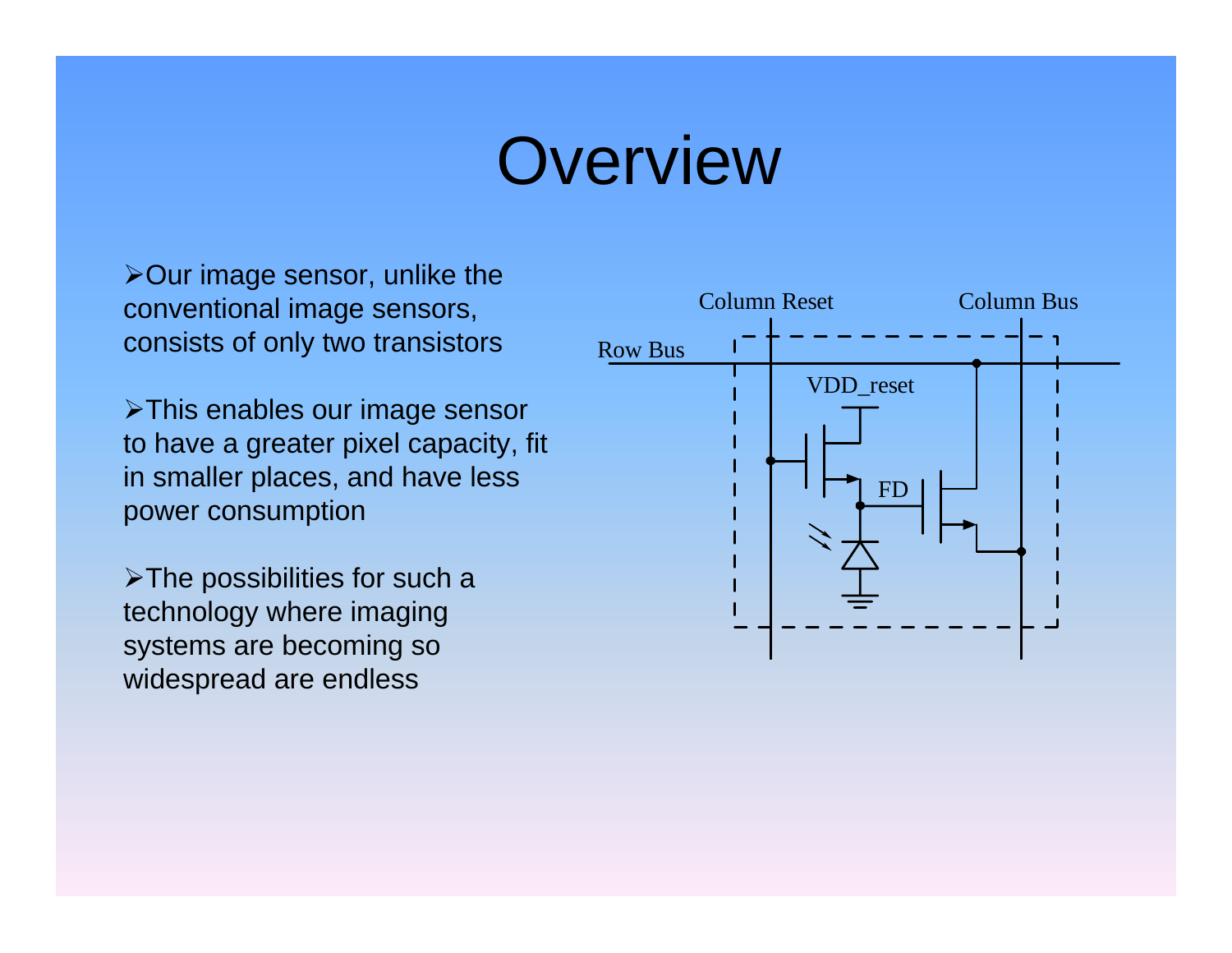## Previous Work

¾Construction of the PCB board that contains all the parts needed to control the CMOS camera

¾I started practicing writing programs on a smaller Sx28 microcontroller until I could program our Sx52 microcontroller witch we put on our PCB board

¾Before I could begin to work on the microcontroller, I had to write an initialization program for the digital to analog converter using a timing diagram

¾Programming our microcontroller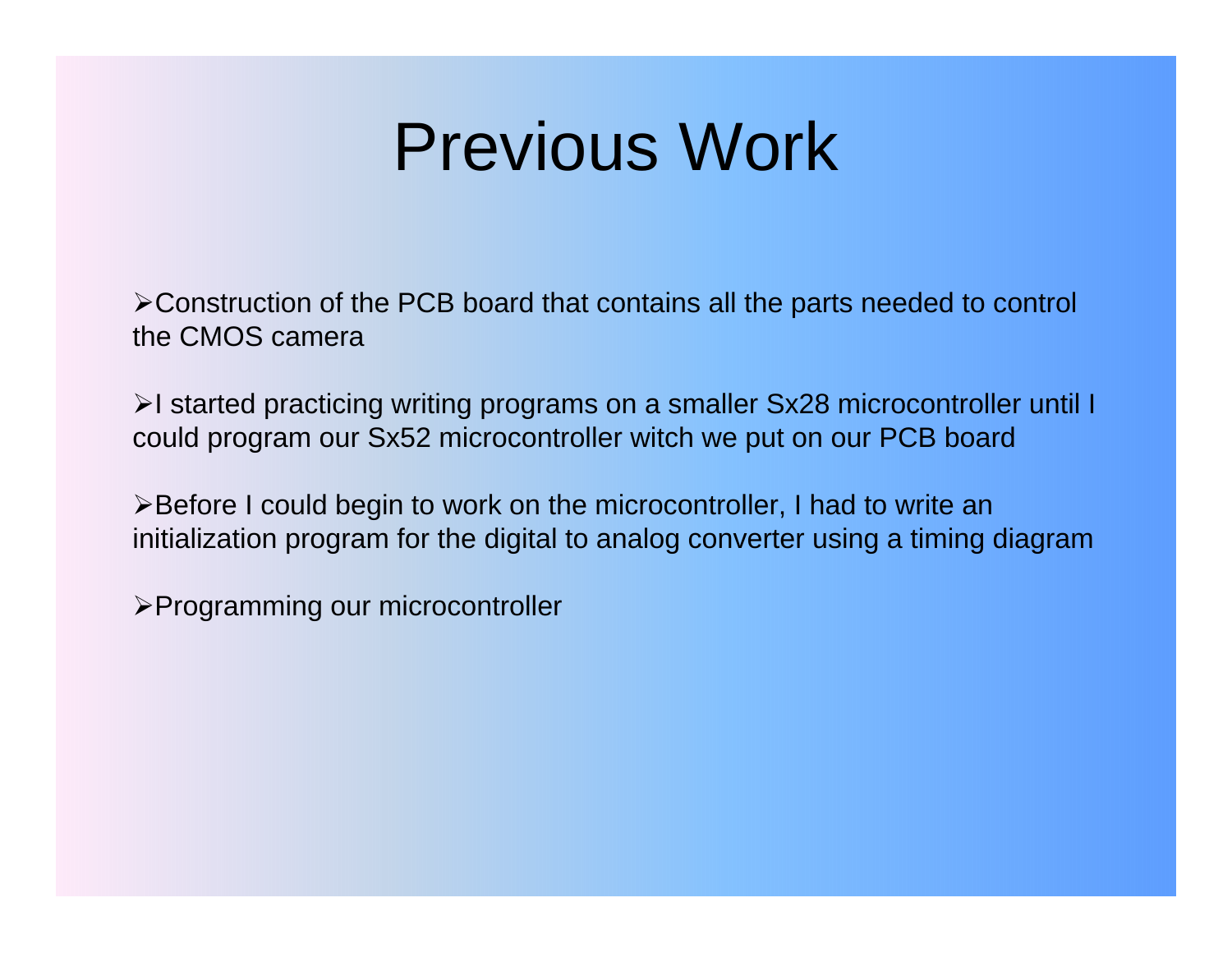# Photo pixel Operation



¾Two modes of operation:

- •Reset mode 1ms
- •Integration mode 30ms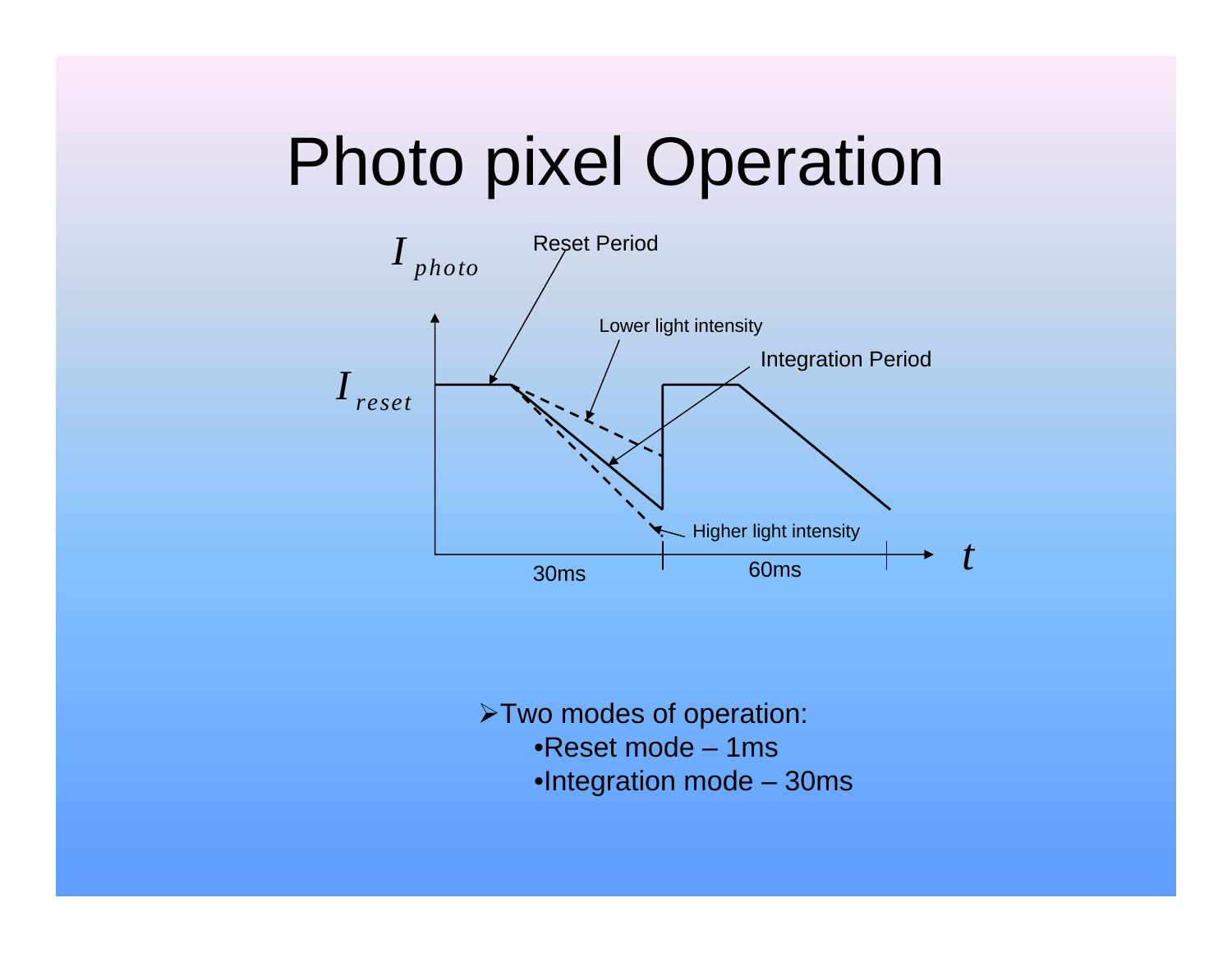#### Reset level mismatches



¾Reset level for different pixels are different due to inherent variations within each pixel

¾Final current level will be different among different pixels for same illuminations

¾Relative change of integrated photocurrent is important

¾How do we compute/record the relative photocurrent change?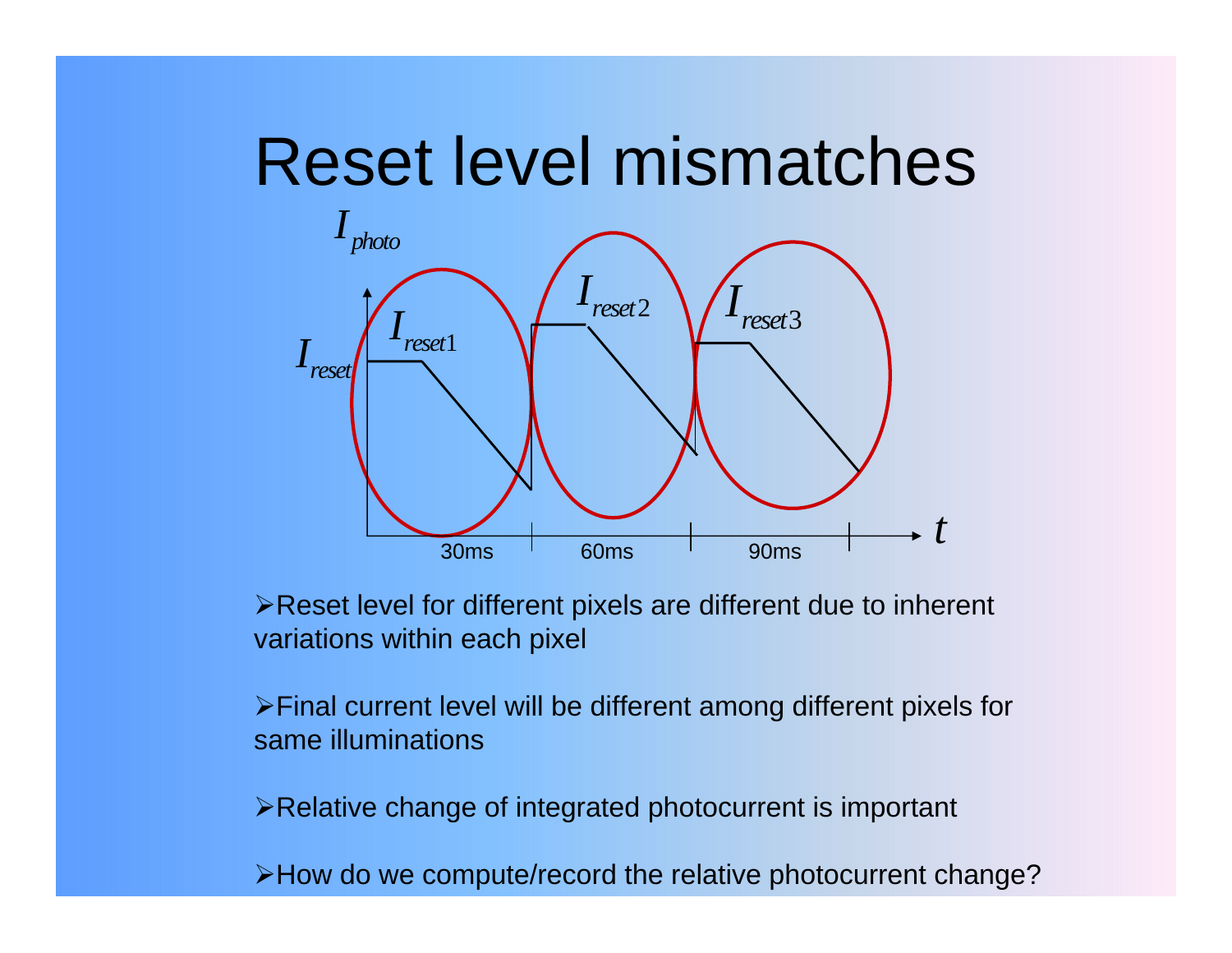### CDS (Correlated Double Sampling)

¾Correlated Double Sampling is used in all of the modes in our current mode image sensor to decrease noise values

¾Because each transistor connected to each pixel has it own current reset values, there is a large variation between the mean values of all the pixels which produces noise

¾To account for this variation, CDS is used where the current is sampled twice for each pixel. Once at the beginning of the current reset and once at the end of integration of that pixel

 $\triangleright$ Then the mean value of all the pixels is taken which accounts for much of the noise created







4% noise levels

3% noise levels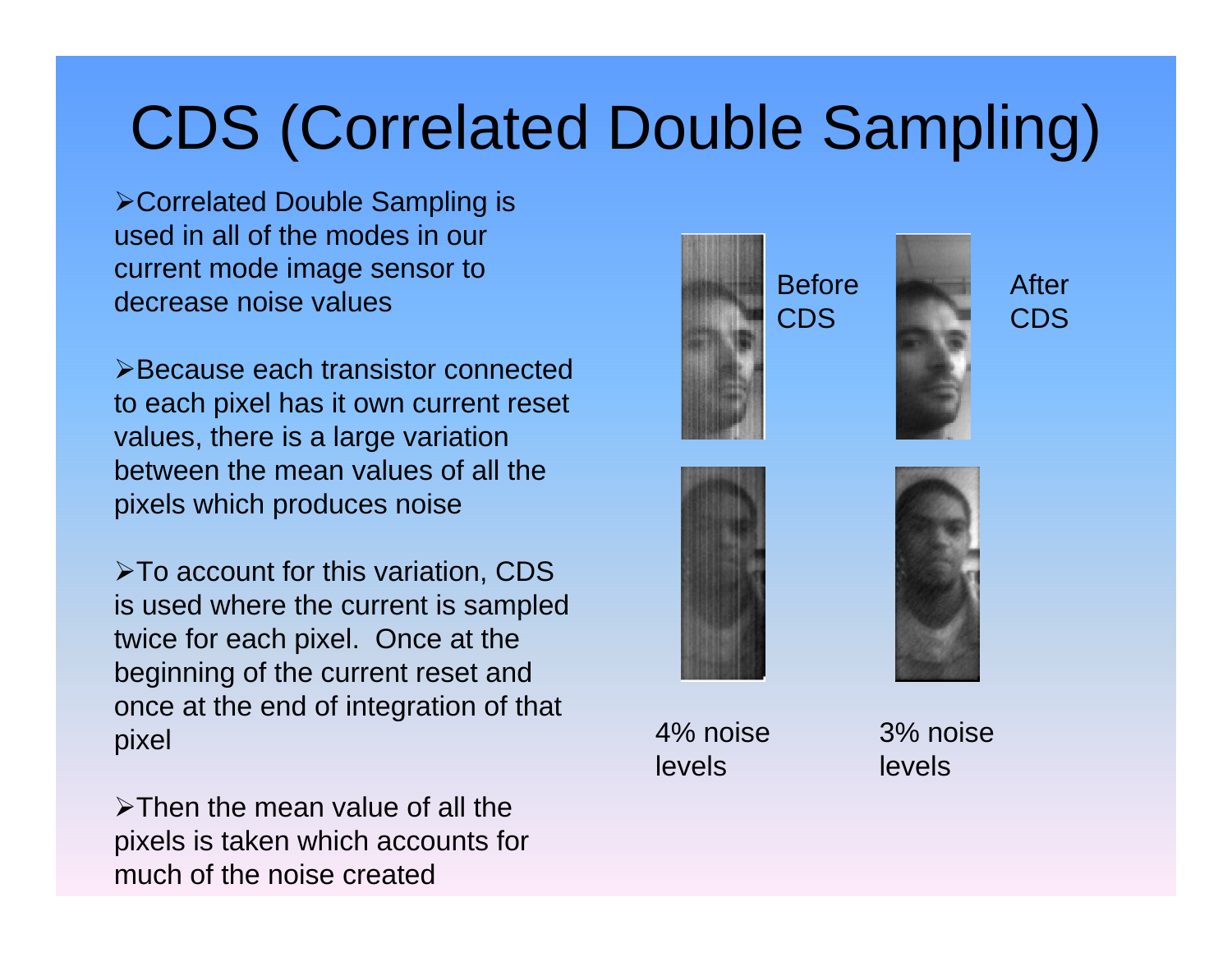# Linear Mode Of Operation

¾To open up a channel for electrons to flow, Vgs must be greater than Vt

 $\triangleright$ In order to operate in linear mode, Vds must be less than (Vgs-Vt)

¾Problems:

•Vref is constant within ~100mV (it does not cancel Vt very well) which means that you could have about 20% variation due to manufacturing of the chip

•Mobility varies with Vphoto

•Size of the transistor can vary (W and L)

$$
I_{\text{photo}} = \mu_p C_{OX} \frac{W}{L} [(V_{\text{photo}} - V_t) V_{\text{ref}} - \frac{V_{\text{ref}}^2}{2}]
$$

$$
I_{\text{reset}} = \mu_p C_{OX} \frac{W}{L} [(V_{reset} - V_t) V_{ref} - \frac{V_{ref}^2}{2}]
$$

$$
I_{\text{out}} = I_{\text{photo}} - I_{\text{reset}} = \mu_p C_{OX} \frac{W}{L} V_{\text{ref}} (V_{\text{reset}} - V_{\text{photo}})
$$

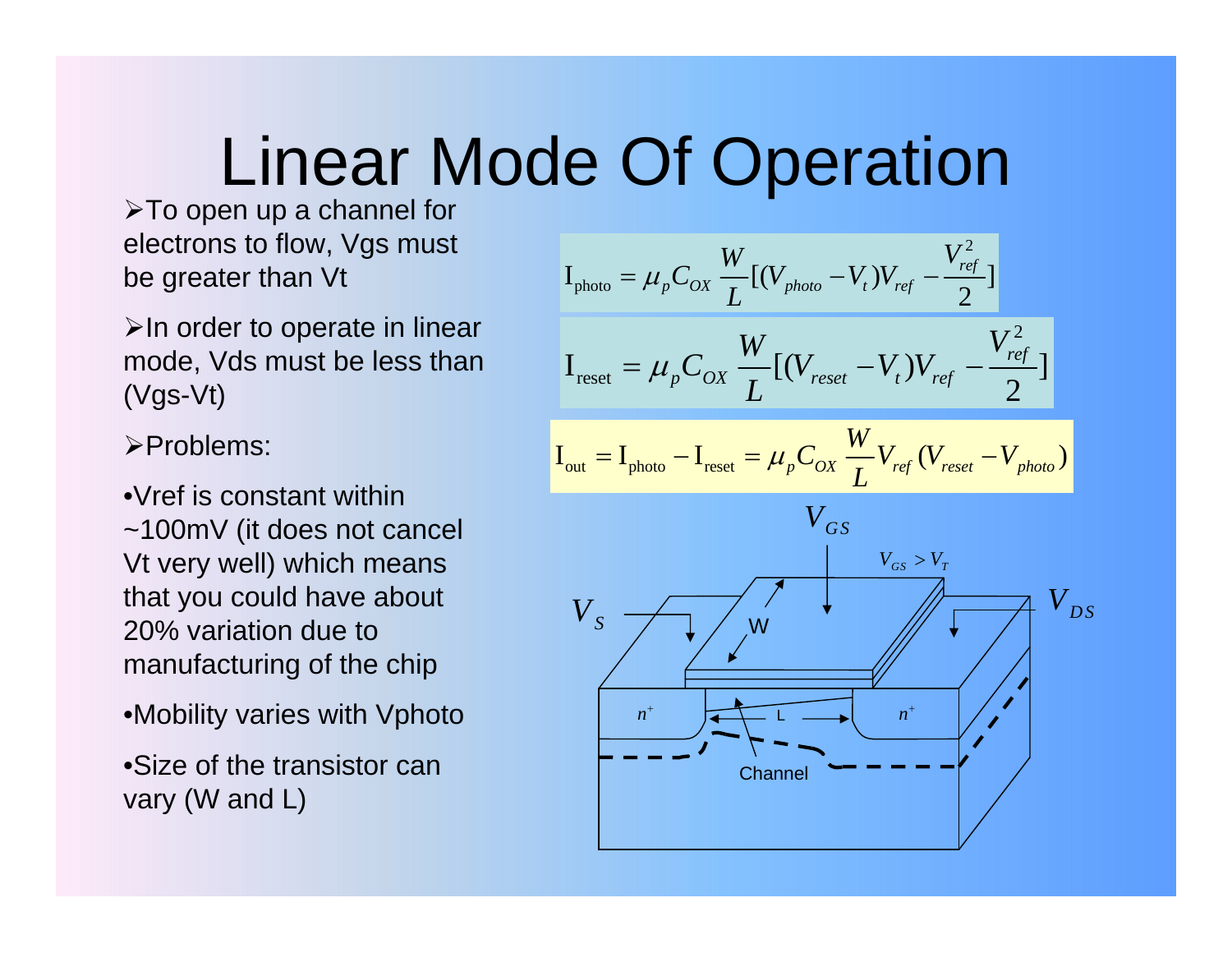#### Velocity Saturation Mode of Operation

¾As with the Linear mode of operation, Vgs must be greater than Vt so that electrons can flow through the channel

 $\triangleright$ In order to operate in velocity saturation, Vds must be much greater than (Vgs-Vt), at generally about 6V and above

 $\triangleright$ The mobility of the electrons in the channel must be saturated which means they must be moving at maximum velocity therefore errors due to mobility are eliminated

- ¾Length variations are eliminated
- $\triangleright$ In velocity saturation mode there are no variations due to Vds

¾Problems:

- $\triangleright$  With the transistor, (W) variations still exist but are small
- ¾Power consumption is higher due to high current

$$
\mathbf{I}_{\text{photo}} = \mu_{\text{sat}} C_{\text{OX}} W[(V_{\text{photo}} - V_t - V_{ds}^{\text{sat}})]
$$

$$
\mathbf{I}_{\text{reset}} = \mu_{sat} C_{OX} W[(V_{reset} - V_t - V_{ds}^{sat})]
$$

$$
\mathbf{I}_{\text{out}} = \mathbf{I}_{\text{photo}} - \mathbf{I}_{\text{reset}} = \mu_{\text{sat}} C_{\text{OX}} W (V_{\text{reset}} - V_{\text{photo}})
$$

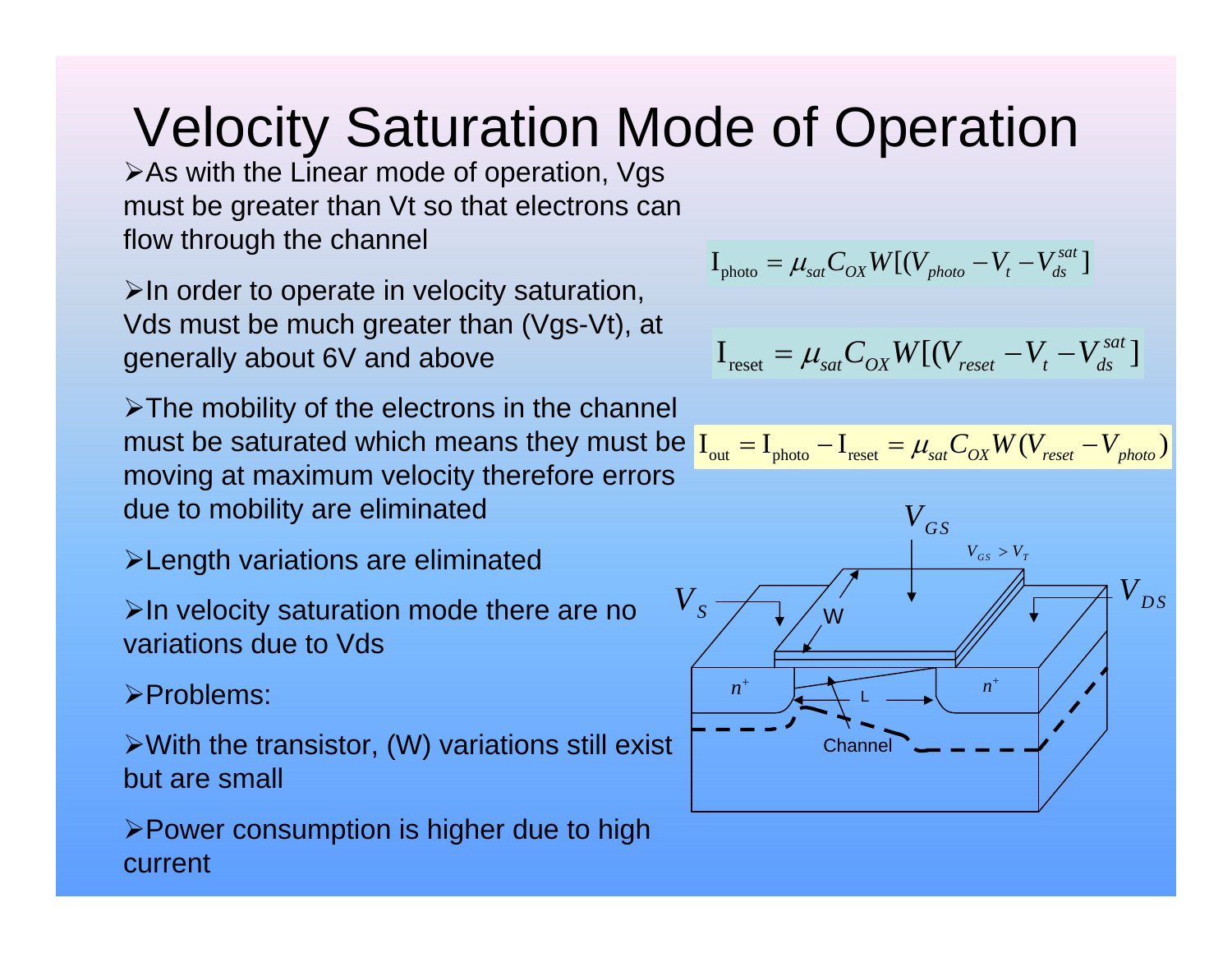### **Measurements**

#### **▶ Fixed Pattern Noise**

- Linear Mode = In the linear mode of operation, .5% fixed pattern noise after CDS (about 8 bits of grayscale resolution)
- Velocity Saturation Mode = In this mode about .3% fixed pattern noise after CDS (about 8.5 bits of grayscale resolution
- Fixed pattern noise of commercial imagers operating in voltage mode starts at around 8 bits of resolution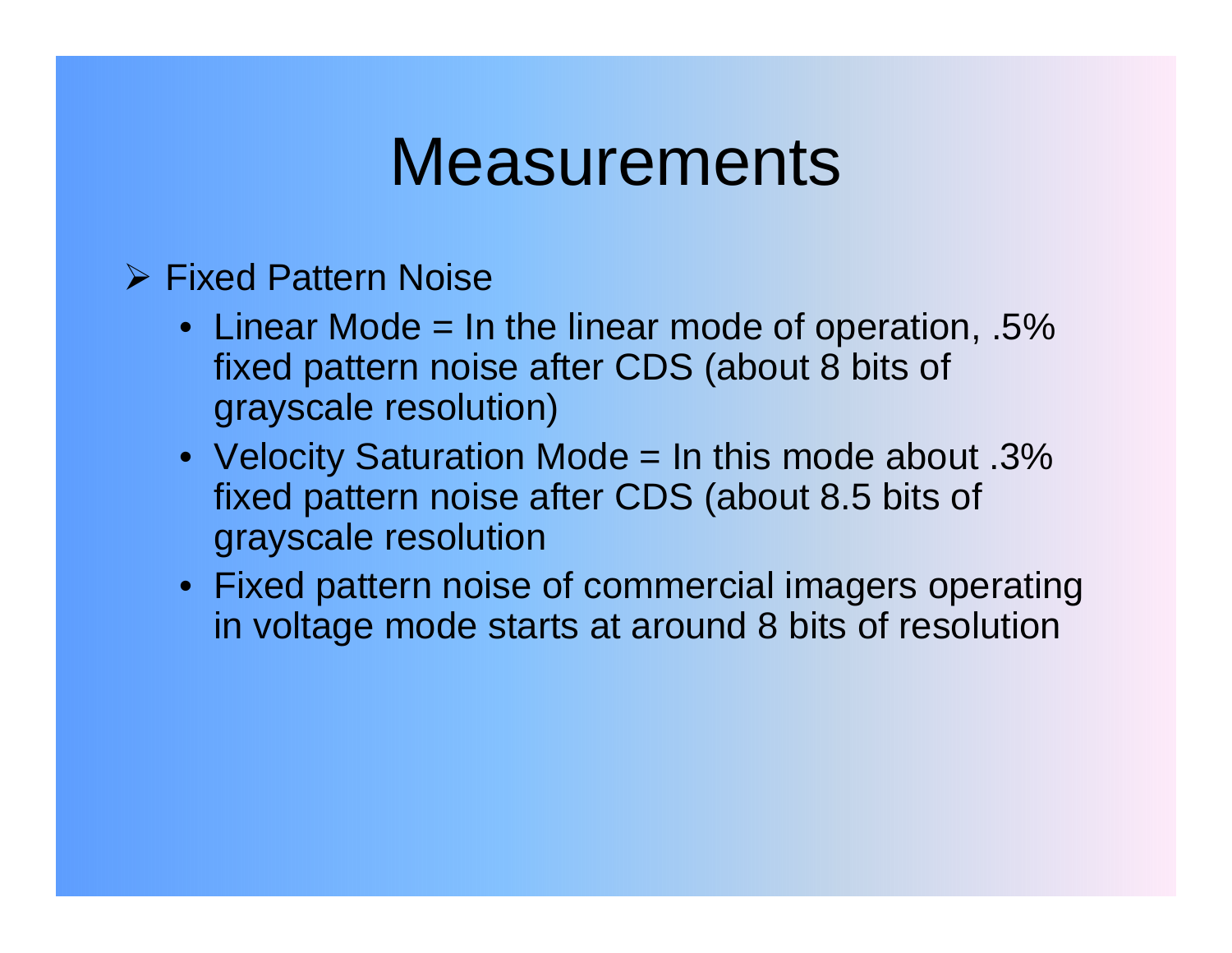# **Challenges**

- ¾ Having never worked with microcontrollers before the entire process of making a program for one was completely new and I've had to work from **scratch**
- $\triangleright$  Another challenge was having to interpret the timing diagram. Having never done anything like that before, I found it difficult to interpret the different lines like the DIN, SYNC, and LDAC into lines of code
- $\triangleright$  One my greatest challenges was having to create a program for the microcontroller that not only has to have 16 bit values knowing that the microcontroller can only process 8 bits at a time. Knowing this I have to figure out a way to put in a 16 bit value by using two sets of 8 bits that is also modular
- ¾ Understanding how our transistors work also proved to be a challenge